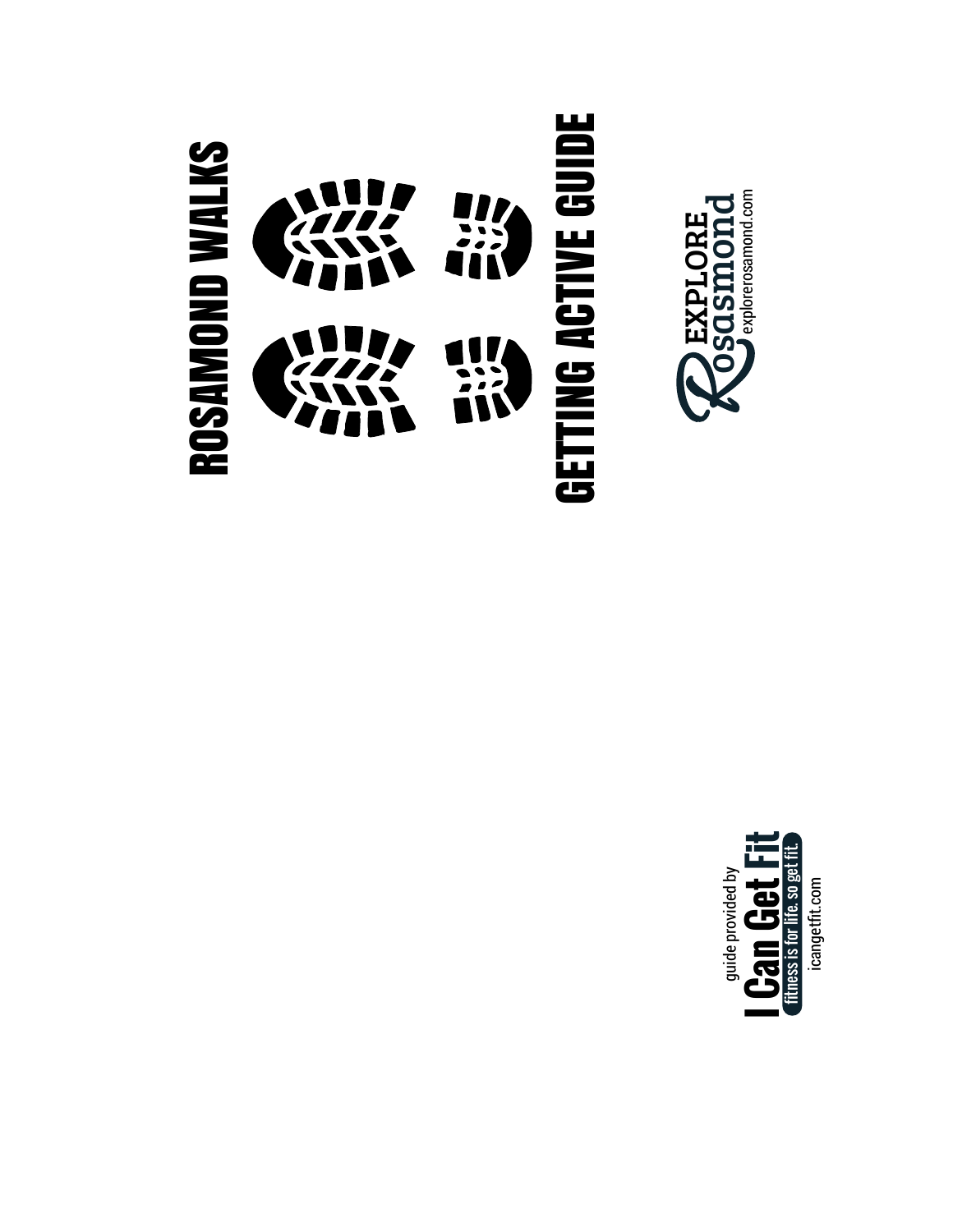| The goal of Rosamond Walks and this guide is to help you on<br>your journey of becoming more active. Activities, such as | walking, can offer health benefits. | <b>Health Benefits</b> | Being active can have many different health benefits. | According to the CDC, Physical Activity can help: | Control Your Weight | Reduce Your Risk of Cardiovascular Disease | Reduce your risk of Type 2 Diabetes and Metabolic | Syndrome | Reduce Your Risk of Some Cancers | Strengthen Your Bones and Muscles | Improve Your Mental Health and Mood | Improve Your Ability to do Daily Activities and Prevent | Falls | Increase Your Chances of Living Longer | Each of these are explained in much more detail at | https://www.cdc.gov/physicalactivity/basics/pa- | health/index.htm | Always consult a physician before beginning any physical activity. |  |
|--------------------------------------------------------------------------------------------------------------------------|-------------------------------------|------------------------|-------------------------------------------------------|---------------------------------------------------|---------------------|--------------------------------------------|---------------------------------------------------|----------|----------------------------------|-----------------------------------|-------------------------------------|---------------------------------------------------------|-------|----------------------------------------|----------------------------------------------------|-------------------------------------------------|------------------|--------------------------------------------------------------------|--|
|                                                                                                                          | Pace                                |                        |                                                       |                                                   |                     |                                            |                                                   |          |                                  |                                   |                                     |                                                         |       |                                        |                                                    |                                                 |                  |                                                                    |  |
|                                                                                                                          | Time                                |                        |                                                       |                                                   |                     |                                            |                                                   |          |                                  |                                   |                                     |                                                         |       |                                        |                                                    |                                                 |                  |                                                                    |  |
|                                                                                                                          | <b>Distance</b>                     |                        |                                                       |                                                   |                     |                                            |                                                   |          |                                  |                                   |                                     |                                                         |       |                                        |                                                    |                                                 |                  |                                                                    |  |
| Walking Log                                                                                                              | Date                                |                        |                                                       |                                                   |                     |                                            |                                                   |          |                                  |                                   |                                     |                                                         |       |                                        |                                                    |                                                 |                  |                                                                    |  |

 $\overline{a}$ 

 $\infty$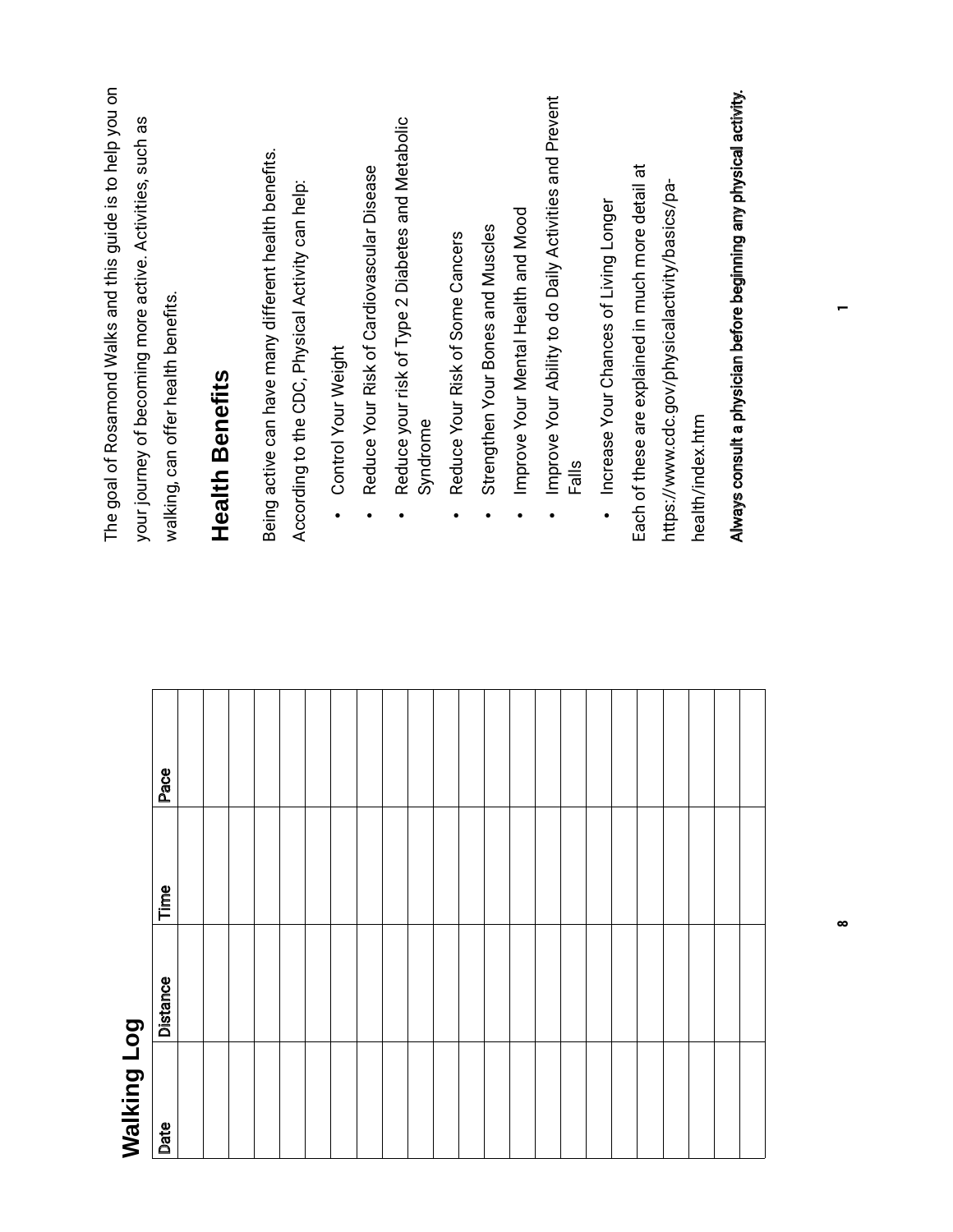## Proper Activity Attire Proper Activity Attire

the walking conditions, proper refective material and/or bright the walking conditions, proper reflective material and/or bright case of walking, this would include clothing appropriate for case of walking, this would include clothing appropriate for ensure they are wearing proper attire for the activity. In the ensure they are wearing proper attire for the activity. In the clothing for late night walking, and appropriate and proper clothing for late night walking, and appropriate and proper When participating in a physical activity, one will want to When participating in a physical activity, one will want to fitting footwear for the terrain. ftting footwear for the terrain.

aware of street lights and traffic, to ensure your safety and aware of street lights and traffc, to ensure your safety and If walking using public streets, as we are in this class, be If walking using public streets, as we are in this class, be theirs. Be alert of your surroundings at all times. theirs. Be alert of your surroundings at all times.



# Walking Log

| Date | <b>Distance</b> | Time | Pace |
|------|-----------------|------|------|
|      |                 |      |      |
|      |                 |      |      |
|      |                 |      |      |
|      |                 |      |      |
|      |                 |      |      |
|      |                 |      |      |
|      |                 |      |      |
|      |                 |      |      |
|      |                 |      |      |
|      |                 |      |      |
|      |                 |      |      |
|      |                 |      |      |
|      |                 |      |      |
|      |                 |      |      |
|      |                 |      |      |
|      |                 |      |      |
|      |                 |      |      |
|      |                 |      |      |
|      |                 |      |      |
|      |                 |      |      |
|      |                 |      |      |
|      |                 |      |      |
|      |                 |      |      |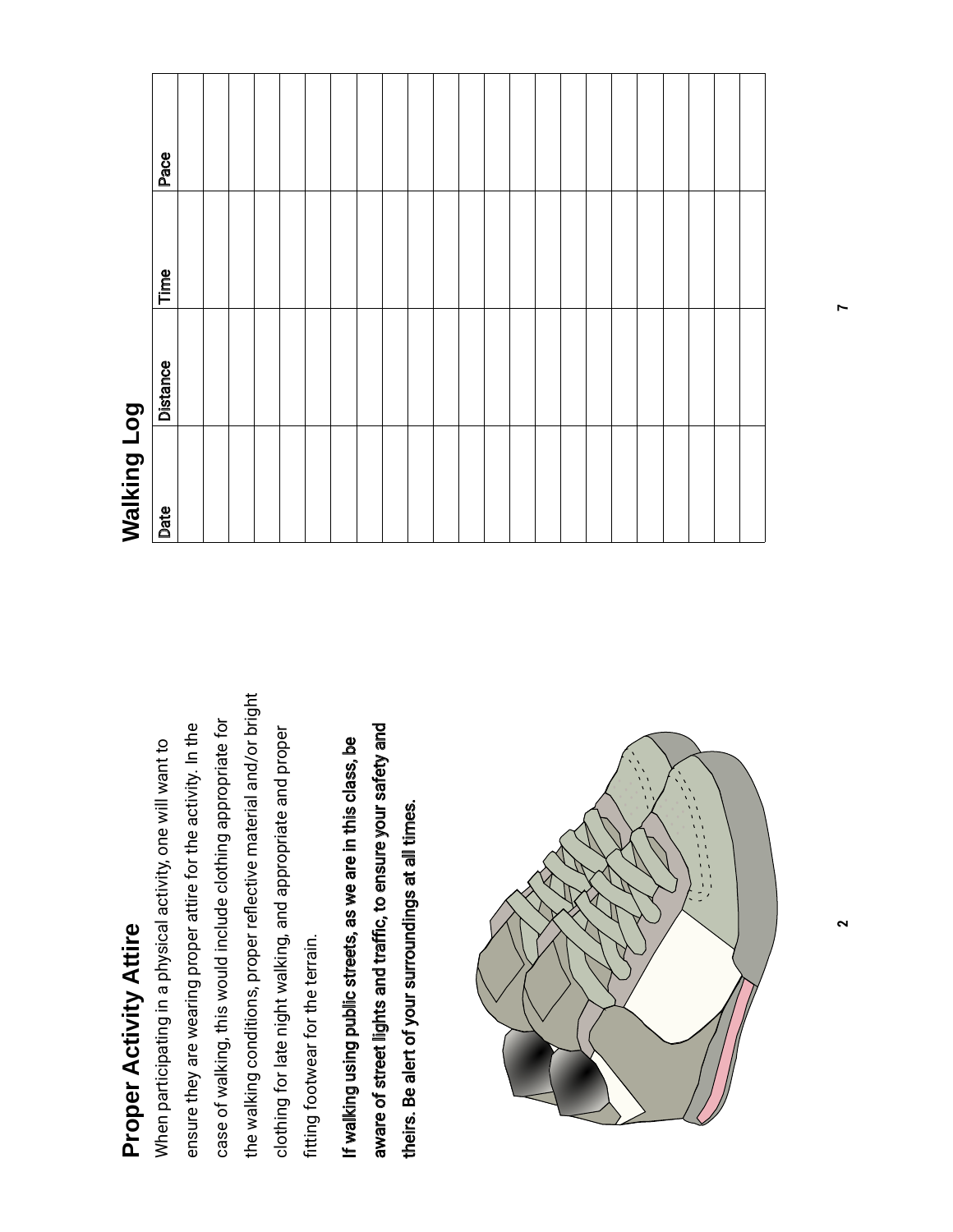# Walking Log

| Pace     |  |  |  |  |  |  |  |  |  |  |  |  |
|----------|--|--|--|--|--|--|--|--|--|--|--|--|
| Time     |  |  |  |  |  |  |  |  |  |  |  |  |
| Distance |  |  |  |  |  |  |  |  |  |  |  |  |
| Date     |  |  |  |  |  |  |  |  |  |  |  |  |

#### **Walking Routes** Walking Routes

This is of great important especially if doing any night walking. potential hazards including lack of sidewalk or lighting issues. This is of great important especially if doing any night walking. reason, it is a good idea to map out a walking route, if walking potential hazards including lack of sidewalk or lighting issues. reason, it is a good idea to map out a walking route, if walking outdoors, especially when starting out. Additionally, do a test Not everyone walks at the same pace nor does everyone live outdoors, especially when starting out. Additionally, do a test Not everyone walks at the same pace nor does everyone live in the same area, even within the same town or city. For this in the same area, even within the same town or city. For this walk if unfamiliar with the walking path, taking notes of any walk if unfamiliar with the walking path, taking notes of any